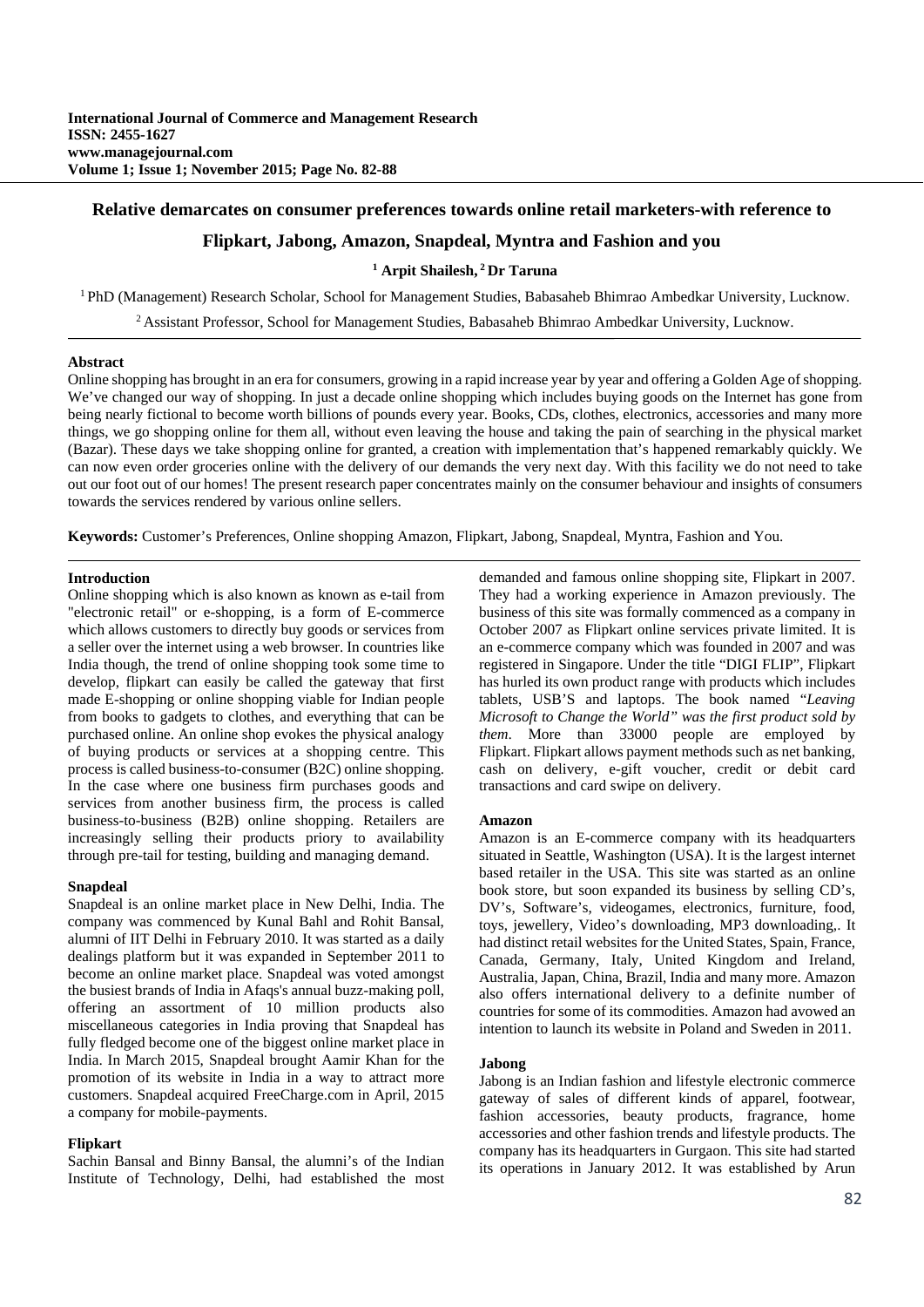Chandra Mohan, Praveen Sinha and Lakshmi Potluni after whose name Jain and Mukul Bafana had joined the association. Arun Chandra Mohan and Praveen Sinha are the officers of the managing committee. Jabong was one of the most visited electronic commerce sites during the great online shopping festival 2013. Its agents claimed that its revenues increased 5- 6 times as compared to a usual day where it had set a record for sale in the male fashion category.

### **Objectives of the study**

- $\triangleright$  To check whether the consumers are satisfied with the Mode of payment.
- $\triangleright$  To know how far the consumers are benefited with the Facility of easy return.
- $\triangleright$  To know the cumulative percentage of consumers, who prefer online shopping.
- $\triangleright$  To calculate whether the online E-shopping is safe or not.
- $\triangleright$  To identify the most desirable shopping site.
- $\triangleright$  To decide those products which are purchased frequently.
- $\triangleright$  To calculate when the people desire to shop online.
- $\triangleright$  To distinguish whether E-commerce shopping price is less than traditional shopping price.

#### **Research Methodology**

The research technique applied here is to explore something new which includes primary data as well as secondary data. The sample size chosen are of 50 consumers of Amazon, Flipkart, Myntra, Jabong, Snapdeal and Fashion and You. A structured questionnaire is arranged and administered with more than 50 respondents; the data is collected from the buyers who are purchasing online. Secondary data was collected from websites, Journals and relevant texts.

#### **Data Analysis and Interpretation Data analysis method**

Statistical methods were employed to compare the data collected from 50 respondents. Due concern was taken to encode the items of the questionnaire and coding was done in SPSS 20. These methods include descriptive statistics, which involves in drawing conclusions about a population based only on sample data.

## **Reliability**

The internal validity of the research instrument was tested by reliability analysis. The Cronbach's alpha in this study were all much higher than 0.5, the constructs were therefore deemed to have adequate reliability.

**Chart 1:** Showing the customer views regarding online shopping



*Source: Primary Data*

**Table 1:** Reliability estimates

| <b>Dimensions</b>                                             | Cronbach's alpha value |  |  |
|---------------------------------------------------------------|------------------------|--|--|
| Satisfied with the product and service offered                | 0.601                  |  |  |
| Prefer to shop online than multiplex                          | 0.620                  |  |  |
| Satisfied with the mode of payment                            | 0.630                  |  |  |
| Easy return facility                                          | 0.695                  |  |  |
| After sales service                                           | 0.580                  |  |  |
| Regular online customer                                       | 0.568                  |  |  |
| Safe shopping online                                          | 0.595                  |  |  |
| Online shopping price is less than traditional shopping price | 0.702                  |  |  |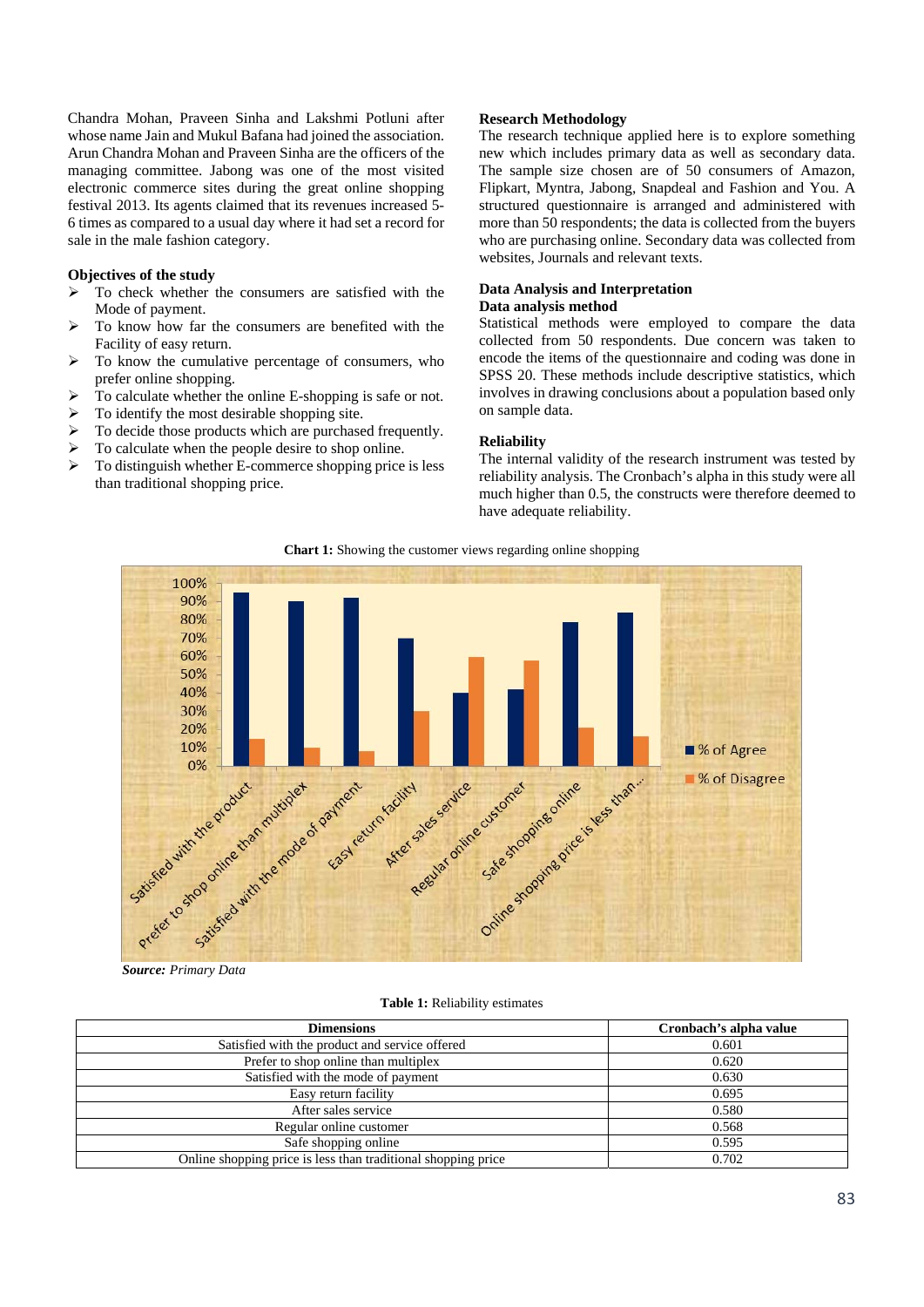**Table 2:** Depicting the customers' views regarding online shopping

| Sl. No | <b>Particulars</b>                                            | % of Agree | % of Disagree |
|--------|---------------------------------------------------------------|------------|---------------|
|        | Satisfied with the product and service offered                | 95%        | 15%           |
|        | Prefer to shop online than multiplex                          | 90%        | 10%           |
|        | Satisfied with the mode of payment                            | 92%        | 08%           |
|        | Easy return facility                                          | 70%        | 30%           |
|        | After sales service                                           | 40%        | 60%           |
|        | Regular online customer                                       | 42%        | 58%           |
|        | Safe shopping online                                          | 79%        | 21%           |
|        | Online shopping price is less than traditional shopping price | 84%        | 16%           |

**Source:** Primary Data

# **1. Consumers satisfied with the product and the services delivered**

Consumers are benefitted with branded and best quality products as it offers service like free home delivery services to them. Consumers now feel satisfied with this kind of services rendered to them. As per findings and results from the survey, 95% of the online purchasers are contented with the product and service offered to them but the rest 15% are dissatisfied, because of their phobia that the products which are shown on site are relatively different from the products which they receive.

### **2. Consumers prefer to shop online than in a multiplex**

In today's busy scenario, people choose to shop online rather than travelling down to the multiplex as it is helpful in saving much of their time. According to the study made over the survey, 90% of the consumers desire to shop online due to its ease and convenience rather than that of 10% who prefer to shop in multiplex as they are habituated to the traditional kind of shopping. Some consumers also have a type of mindset where they think that they might get the used product which actually doesn't occur.

# **3. Satisfaction of the consumers by the mode of payment**

Various shopping sites provide different modes of payment such as monthly instalments, cash on delivery, credit card and debit card facility, etc. As per the research conducted, 92% of the consumers have no problem type of mode of payment provided but still 08% are dissatisfied.

#### **4. Facility of Easy return**

The consumers are dissatisfied with the type of product transported to them; they can be, hence benefitted by the easy return facility. But not all sites provide this facility. As per the research conducted, 70% buyers approve that they enjoy this facility due to their own experience but the rest of 30% disagree with this, because some of the sites do not provide single window solution.

### **5. Services rendered after Sales**

There are various after sales services such as feedback facility, free shipping facility guarantee and warranty, and many more. This facility has led to an increase in the demand of the products as well as in the increase of its sales. The facts and figures directly conveys that 40% of the consumers are satisfied with the services rendered after sales provided to them but 60% are dissatisfied with this kind of after sales service facility. The reason may be because they have not experienced appropriate guarantee and warranty facility. Sometimes even no proper reply is given to the feedback of the consumers.

## **6. Regular online Consumers**

People are shopping regularly due to the increased Internet access day by day and the improved technology. Still some people shop as they find it simple and easy to make purchases, rarely by either shopping online or regularly by shopping in their traditional way. As per the research conducted, 42% of the people are regular online consumers, these include mainly employed people who do not have time to go to shop and make their purchases and also the younger generation who are mostly depended on online purchases as they seek variety of alternatives for the same product.58% of the people are not regular online consumers because might be the quality of the products are not known to them and some consumers, on the other hand, are not flexible to shop online.

# **7. Safety in shopping online**

The private information of the consumers such as their contact number, e-mail address, residential address, etc. are not exposed to other consumers due to the HTTP's service provided which locks the personal information of the consumers. People find it a safe and secure method to shop online with this kind of facility. The privacy delivered to the consumers are of real importance to increase the publicity of online shopping. The report from the survey conveys that 79% of the people find it safe and convenient to shop online due to the security service provided to them. This reduces the risk of hacking and violation of the security norms. Due to unsafe credit security, 21% people do not find online shopping a safe process to shop online.

# **8. Differences in the prices of online shopping and Traditional shopping**

The online buyers purchase their products directly from the manufacturer itself so the prices of the products are less costly than that of a multiplex. The data information collected conveys that 84% of the consumers approve that the prices of shopping online is less expensive as it provides a great deal of discounts and offers. It also reduces the maintenance costs. But still the left over 16% of the people disagree with this due to their bargaining habit.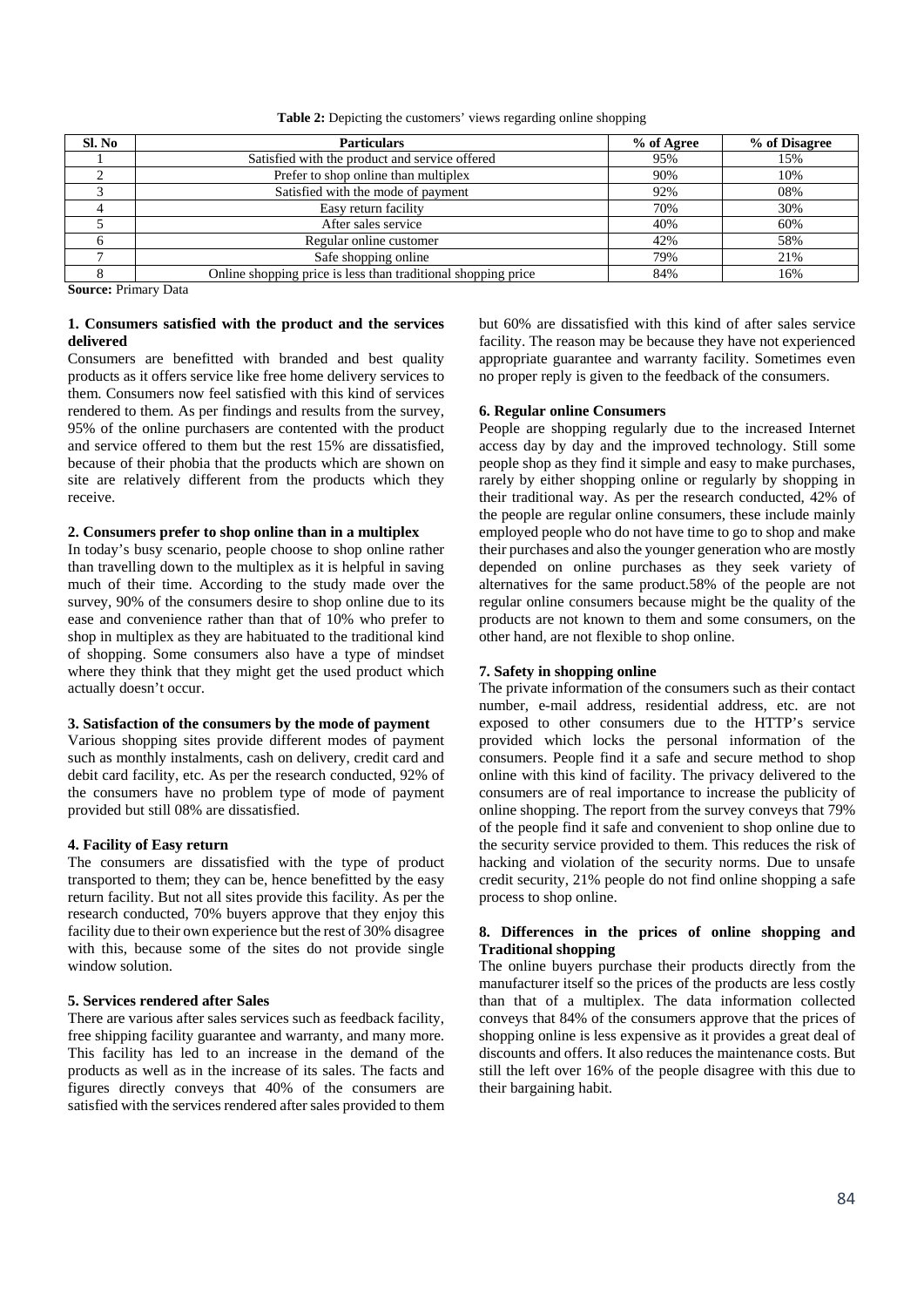| <b>Particulars</b>                | Amazaon | <b>Snapdeal</b> | <b>Flipkart</b> | <b>Jabong</b> | <b>Myntra</b> | <b>Fashion For You</b> |  |  |  |
|-----------------------------------|---------|-----------------|-----------------|---------------|---------------|------------------------|--|--|--|
| Most preferable shopping site     | 35%     | 50%             | 68%             | 20%           | 6%            | 2%                     |  |  |  |
| Best shopping site                | 29%     | 24%             | 62%             | 2%            | 4%            | 1%                     |  |  |  |
| Most frequently purchased product |         |                 |                 |               |               |                        |  |  |  |
| 1.Clothing                        | 24%     | 36%             | 36%             | 09%           | 13%           | 09%                    |  |  |  |
| 2.footwear's                      | 11%     | 15%             | 21%             | 5%            | 7%            | 5%                     |  |  |  |
| 3. Electronics                    | 07%     | 15%             | 33%             | 0%            | 0%            | 0%                     |  |  |  |
| 4. Kitchen and home appliances    | 07%     | 10%             | 02%             | 02%           | 03%           | 03%                    |  |  |  |
| 5. Accesare is and cosmetics      | 08%     | 11%             | 08%             | 5%            | 02%           | 02%                    |  |  |  |
| <b>Mostly shopped during</b>      |         |                 |                 |               |               |                        |  |  |  |
| 1. Regularly                      | 08%     | 09%             | 08%             | 04%           | 04%           | 03%                    |  |  |  |
| 2. offers and discounts           | 18%     | 32%             | 45%             | 16%           | 10%           | 10%                    |  |  |  |
| 3. occasions                      | 07%     | 13%             | 05%             | 06%           | 13%           | 05%                    |  |  |  |
| 4. Rarely                         | 03%     | 14%             | 11%             | 0%            | 0%            | 0%                     |  |  |  |

**Table 3:** Comparative analysis of online shopping between Amazon, Snapdeal, Flipkart, Jabong, Myntra, Fashion and you

*Source: Primary Data*

# **Most preferable and best shopping site**

Within a few years, online shopping sites have increased rapidly. To become the best online shopping site, the companies have to face a tough competition between them. The sale of commodities at discounted prices provided by almost all online shopping stores, greets the consumers to buy more.

- **Amazon:** It is well-known for its Kindle, selling virtually anything online and lightning fast shipping. It has provided with ease and convenience to the public by offering various products such as clothes, beauty products, technology and home furniture. The cost comparison can also be made very easily. As per the data collected, 32% of the people wish to shop from this site whereas, on the other hand, 28% of the consumers feel it as best shopping site because people purchase their goods with assurance by believing the Amazon brand. You can upload multiple items at once using a special CSV file. Due to lack of ability to add your own branding, many people disagree with this site.
- **Flipkart:** Here you can purchase almost all our necessity items, ranging from books, baby care, watches, toys, television, belts, cell phones to refrigerators, and a lot of various items. The benefit provided to us of easy discounts, coupons and many other deals keeps our interest of buying from Flip kart. As per the data collected from the research, 66% of the consumers wish to shop through this site and 60% of the consumers feel that due to its ease and convenience as well as due to above all reasons, Flip kart is the best shopping site. The main drawback of Flip kart is that the service rendered by it is not up to the standard in the rural areas as compared to that of the urban areas.
- **Snapdeal:** It is India's largest online shopping website with respect to its highest number of transactions in a single day as compared to other websites. Products such as hard drives, laptops, watches, and computers can be bought at a slightly lower price. Snap deal provides great deals of discounts on its items. It functions in only a limited numbers of cities but the rate of transaction is very high. The survey conducted conveys that 52% of the consumers wish to shop through snap deal. On the other

hand, 26% of the people choose Snap deal as best shopping site due to the above mentioned reasons. Due to high rate of difficulty in returns online, in comparison with local stores, some people do not feel the same.

- **Jabong:** Jabong due to its efficient work process and availability of number of branches in most parts of the country, it is gaining popularity day by day. As per the research conducted and reports received, 16% consumers wish to shop from this site whereas, on the other hand, only 2% feel it as best shopping site. It is hearsay and consolidated opinions of people because it is not verified by any reliable sources. And it does not have anything on similar grounds, and is placed as one of the main online shopping store for clothing's, footwear and fashion accessories.
- **Myntra:** It is focussing to redefine the fashion outlook of Indians. It offers fashionable products such as jeans, tshirts, watches, belts, shoes, and other fashion accessories. It allows consumers to compare and shop easily, where consumers can easily compare prices of various commodities with few clicks. As per the data collected, only a very limited people wish to shop through this site, whereas, only 4% of the consumers feel that it is best. People do not prefer this site much due to increase in chances of cheating and also the chances of wrong goods delivered. More over the facilities provided for a good can be a problem.
- Fashion and you: Fashion and you includes members who are a part of the private online shopping club specifically. Over here, partners with high clothing, designer wear, footwear, handbags, watches, fragrances, jewellery, and home decor. It offers mainly highly stylish and trendy products along with goods of luxurious trademarks.

As per the research conducted, only a limited number of consumers prefer to shop from this site whereas only 2% of the consumers choose it as the best site because it is has more costly products and more over this site is not very much familiar and known to the consumers as it is recently introduced.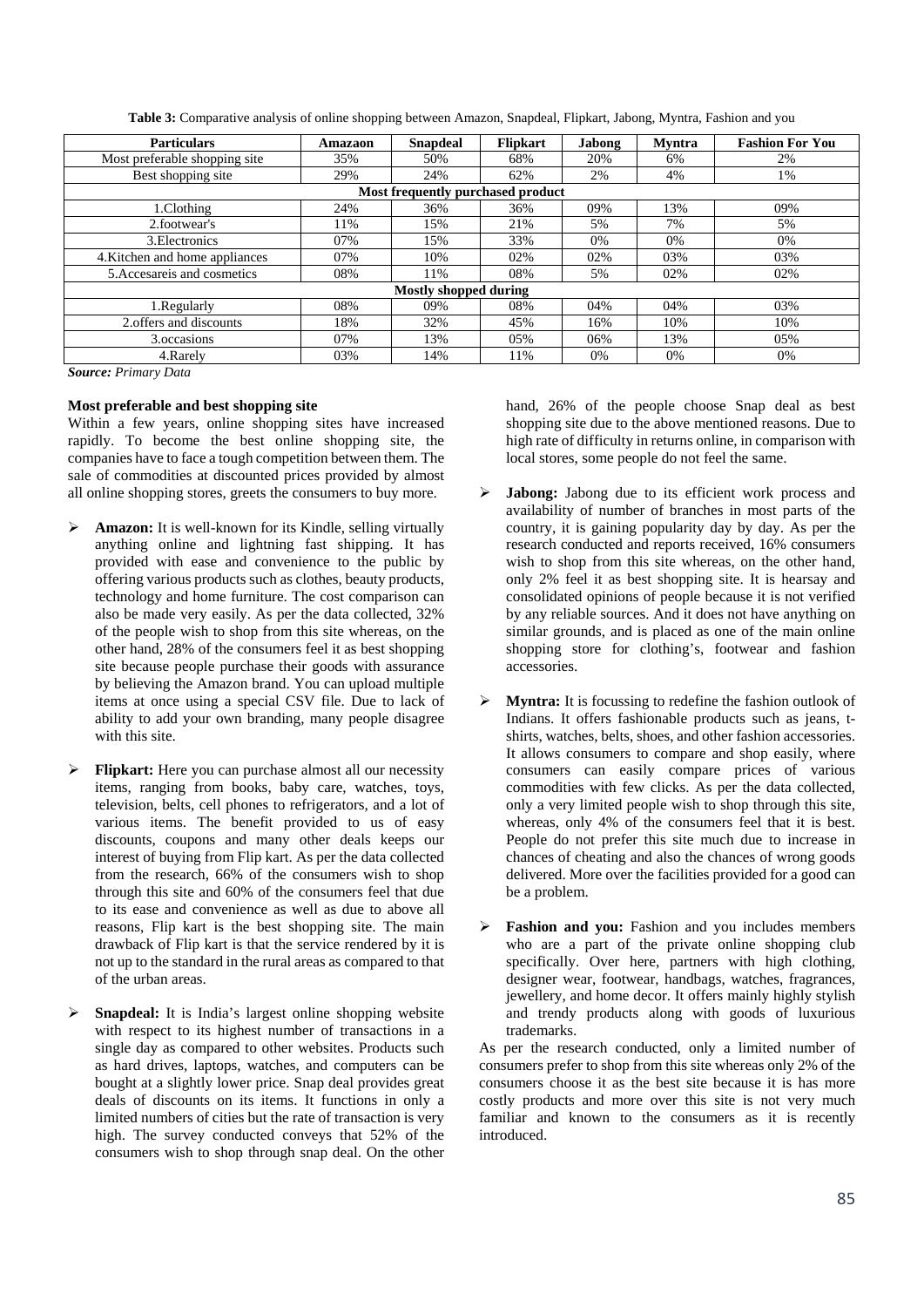

**Chart 2:** Comparative analysis of most frequently purchased product

*Source: Primary Data*

Nowadays a customer can get every product whether it comes to a small soap to an electronic item as almost all of the products are available online. This depicts that the need for online selling has increased to a large extent. Now the consumers are very much flexible and comfortable in shopping online. The information collected shows that the products often purchased through online are electronics, accessories, clothing, footwear's, kitchen and home appliances and cosmetics.

- **Clothing's:** As per the survey information, flipkart and snapdeal is the most demanded online shopping site because of their expert quality of clothing and this is the reason 36% of the people go or this site. Whereas, on the other hand, 24% of the consumers make their shopping of clothing's from Amazon because its quality is not up to the standard of flipkart and snapdeal. Due to different varieties not provided to the people, 13% of the consumers purchase clothes from Myntra. Due to low quality, lack in variety, fluctuations in prices and improper services delivered, only 09% of the people choose jabong and fashion and you for purchasing clothes. A large variety of products with top brands and huge discounts are available in different ranges, the only reason being, people desire to purchase online.
- **Footwear's:** As per the data collected, 21% of the consumers desire to make their purchases of footwear's from flipkart as designer footwear's are available for both men and women. A less number of consumers, say 15% - 11% go for snapdeal and Amazon for making their purchases of footwear's as the fashion trend has not increased up to the mark. Only 7%-5% of the consumers prefer to get their purchases done from Myntra, Jabong, Fashion and you.64% of the people, overall buy footwear's online.
- **Electronics:** As per the information from the survey conducted, due to flipkart and snapdeal's safe and secure shipping facility provided and even discounts provided, 33%-15% of the people choose to purchase electronics items from here only. Due to unsatisfactory services rendered to the consumers only 7% people purchase electronics from Amazon. Jabong and Fashion and you are not much developed to make sales in this section, as per the reports received from the research. Over all 54% consumers feel it safe and secure and easy to purchase electronic items such as computers, mobile phones, laptops, ovens, etc. from online.
- **Kitchen and home appliances:** As per the research conducted, 10%-7% of the people buy kitchen and home appliances from online shopping. It may only include those products or items which are not easily available in shops. The other reason may be that the online price is less than the traditional shopping price. As the people are not convenient to purchase these products online, so only 2% of the people prefer Flipkart & Jabong and 3% prefer Myntra & Fashion and you to purchase electronics items from online. Over all one reason will be that they people are addicted to purchase these products through shops, that is why only 22% people purchase kitchen and home appliances through online.
- **Accessories and cosmetics:** As per the survey conducted, due to the fashionable trend provided by snapdeal 11% where as Flipkart and Amazon 8% consumers prefer these sites to purchase these products. Only 5%-2% of the consumers makes their purchases of their products from other sites to as they are unable to provide branded items in this sector. 34% people, overall, prefer online purchasing of accessories and cosmetics as these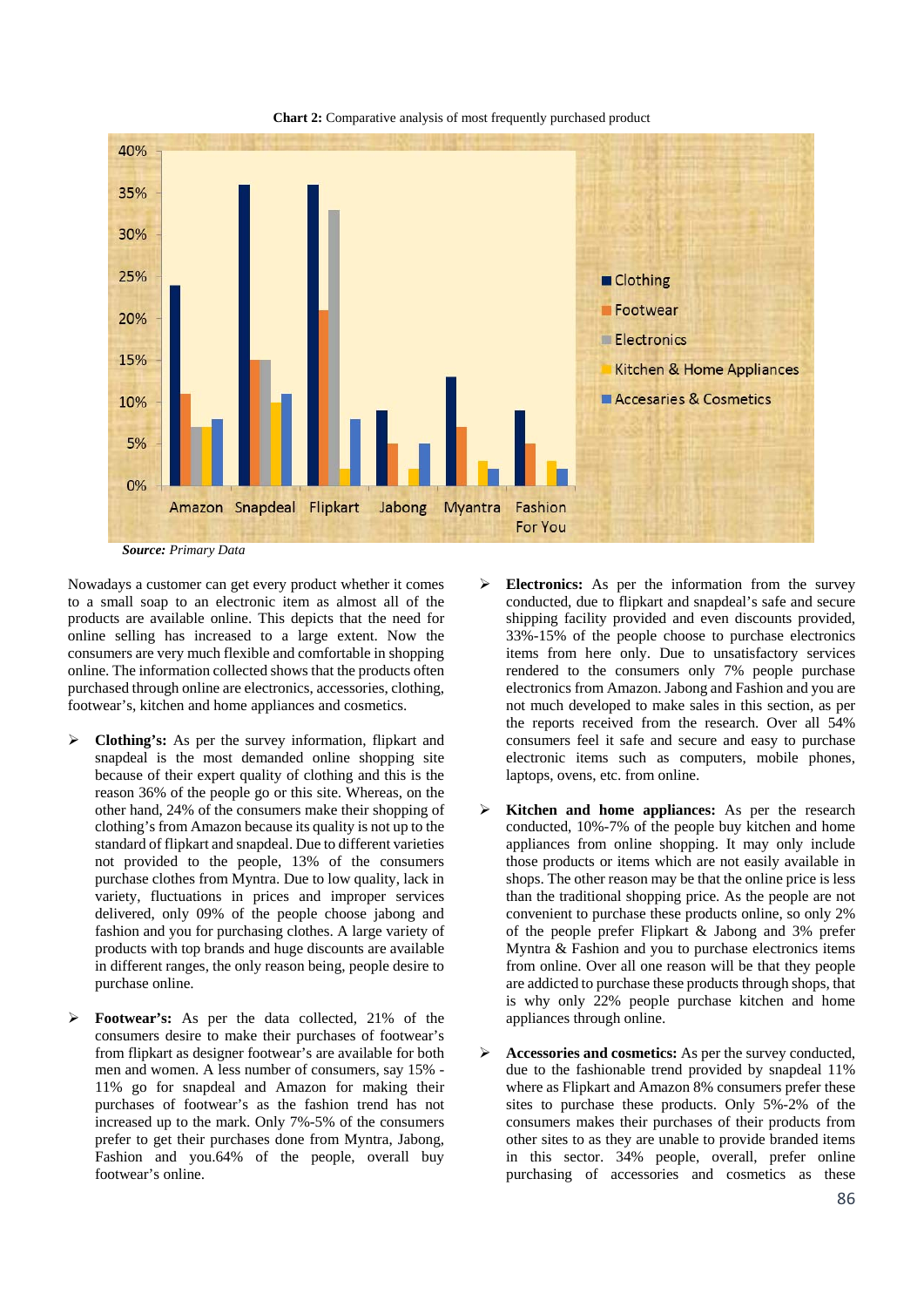commodities are more easily available on the near-by shops than on online shops and also some people are impatient to wait for these products until they are provided to them.



**Chart 3:** Comparative analysis of products mostly shopped during

*Source: Primary Data*

As per the research conducted, the online shopping is most desirable by the consumers when there is a great deal of multiple offers and discounts. The consumers humbly make purchases of the products on regular basis and on special occasions.

# **Findings**

- $\triangleright$  The consumers at large are satisfied with the mode of payment.
- Most of the people enjoy the easy return facility.
- $\triangleright$  Majority of the people prefer traditional way of shopping even today.
- $\triangleright$  Almost all the consumers feel safe while shopping online due to privacy policies provided.
- Consumers feel the ease that their respective products are delivered to them on time.
- $\triangleright$  At present, maximum shopping of clothing's, footwear's and electronics by the consumers are done through online shopping.

### **Suggestions**

- $\triangleright$  The online shopping marketers have to keep the authentic standards in displaying are rendering products since some of the products delivered differ from what it is displayed.
- $\triangleright$  The facility of instalment payment can be provided to attract the consumers to increase the tendency of shopping online especially during offers and discounts.
- $\triangleright$  The online sellers should display the size of the product properly. One agent should deliver the number of orders placed of that particular area at a time rather than collecting each and every product from different persons at different time.

## **Conclusion**

However, online shopping won't ever be able to completely eliminate its physical complementancy but there are still some parts where we desire to go into a shop and select items despite knowing whether they are part of any community from agents to Malls. But there's no going back because online shopping has become, to some extent, an even more central parts of our lives, growing more sophisticated and developing with time and each passing year.

#### **References**

- 1. Bellenger Danny E, Robertson Dan H, Greenburg Barnett A. Shopping Center Patronage Motives, Journal of Retailing, 1977; 53; 29-38.
- 2. Chuleeporn Changchit, Shawn J. Douthit, Benjamin Hoffmeyer. Online shopping; Company business management, Journal of Academy of Business and Economics (JABE), 2005, 5(3).
- 3. Jahng J, Jain H, Ramamurthy K. Product Complexity, Richness of Web-based Electronic Commerce Systems, and System Success: A Proposed Research Framework. Association of Information Systems Conference, Milwaukee, WI. 1999.
- 4. Malhotra N, Kim SS, Agarwal J. Internet Users Information Privacy Concerns (IUIPC), the Construct, the Scale, and a Causal Model. Information Systems Research, 2004; 15(4).
- 5. Monsuwe PT, Dallaert CGB, Ruyter K. What drives consumers to shop online? A literature review International Journal of Service Industry Management, 2004, 15(1).